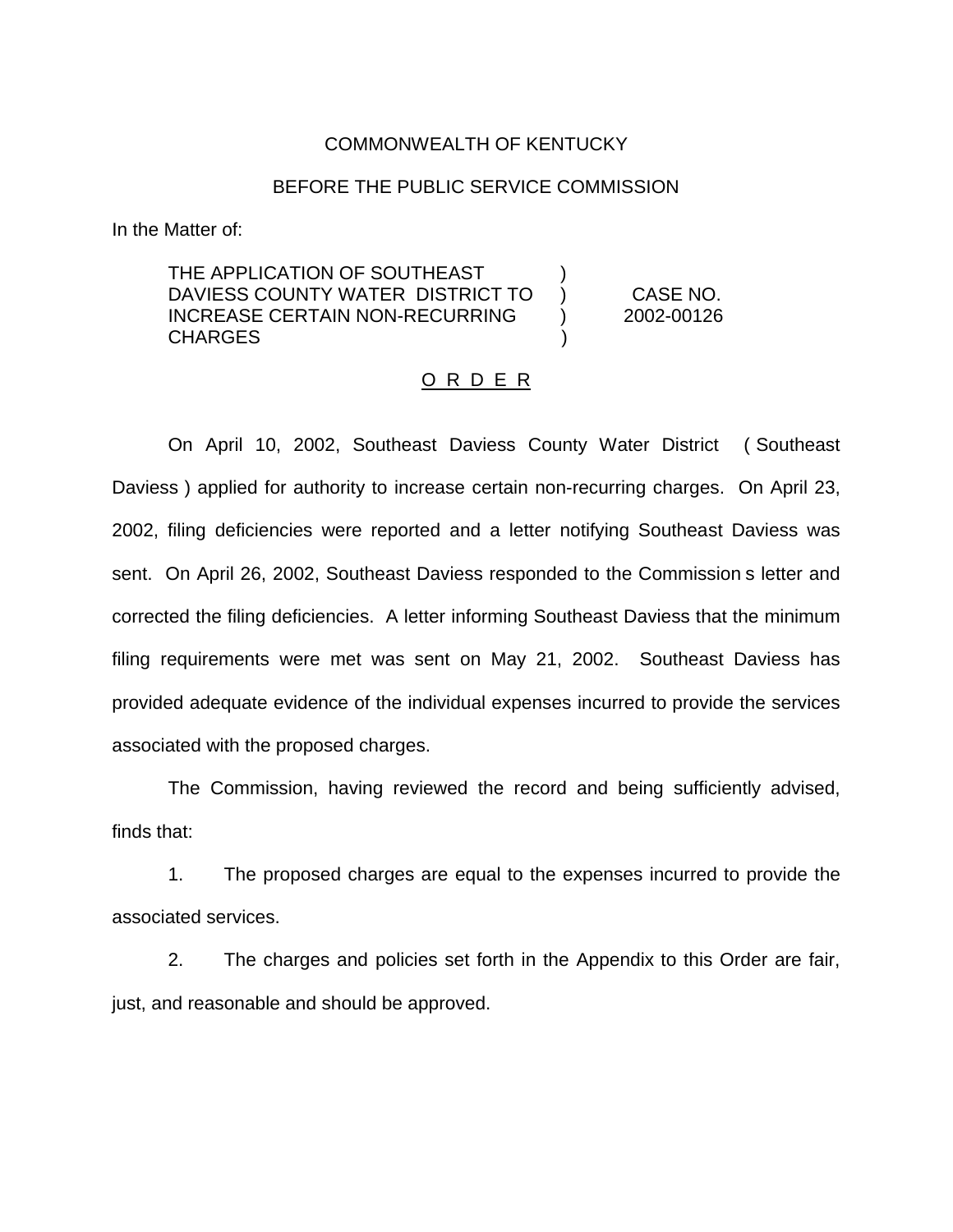IT IS THEREFORE ORDERED that:

1. The charges in the Appendix are approved for services rendered on and after the date of this Order.

2. The proposed tariff sheets filed by Southeast Daviess are approved as filed.

Done at Frankfort, Kentucky, this 24<sup>th</sup> day of May, 2002.

By the Commission

ATTEST:

Deputy Executive Director